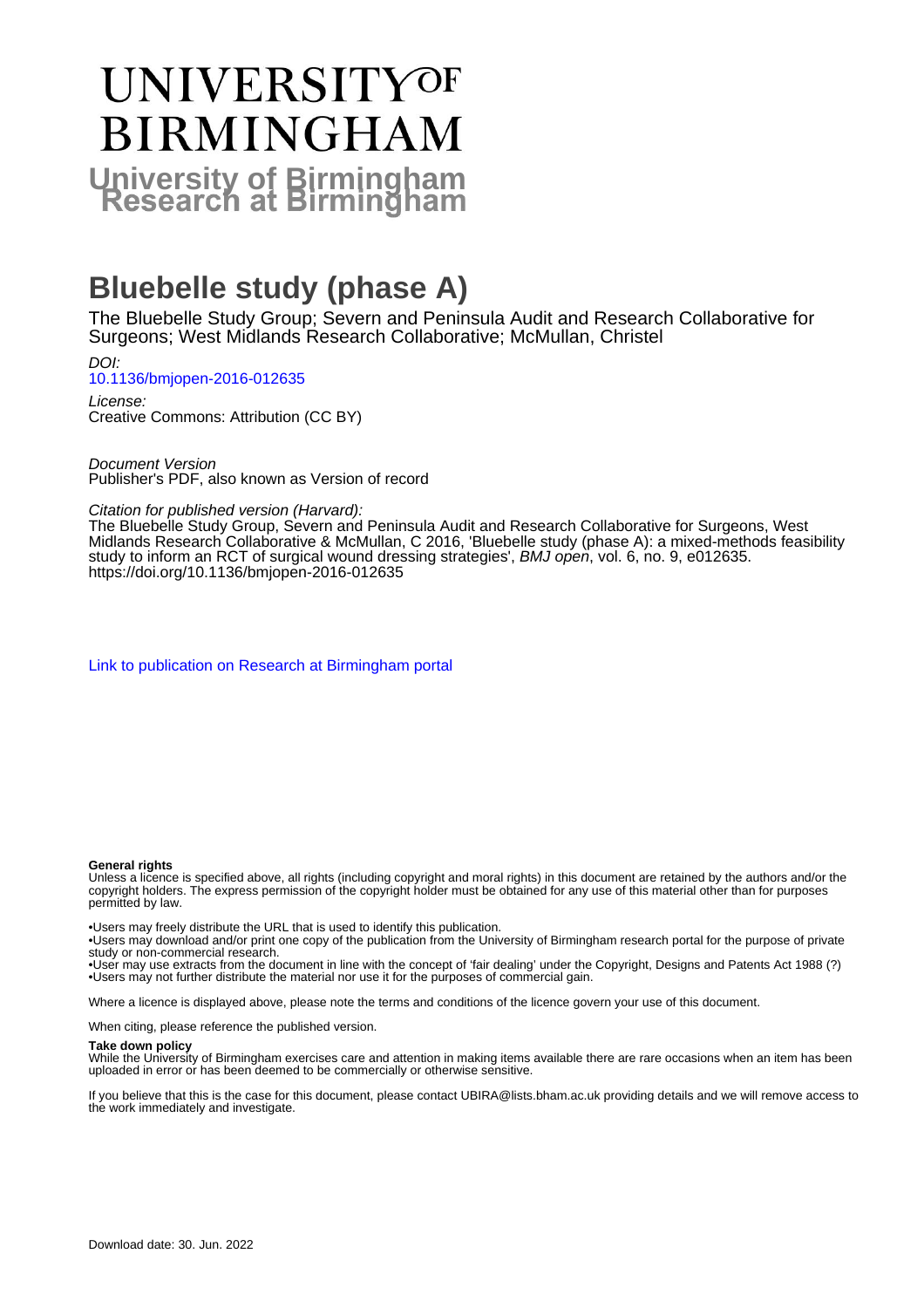## BMJ Open Bluebelle study (phase A): a mixed-methods feasibility study to inform an RCT of surgical wound dressing strategies

The Bluebelle Study Group, the Severn and Peninsula Audit and Research Collaborative for Surgeons, and the West Midlands Research **Collaborative** 

#### ABSTRACT

**Objectives:** Dressing primary surgical wounds is common, but the implications for surgical site infection (SSI) remain unknown. The Bluebelle study aimed to determine the feasibility of a randomised controlled trial (RCT) comparing 'simple', 'complex' or 'no' dressings on abdominal wounds, as prespecified in a funder's research brief. Bluebelle includes exploratory work ( phase A) to inform a pilot version of the proposed RCT ( phase B). Phase A aimed to investigate current dressing practices and perspectives on the proposed RCT, with a view to refining the forthcoming pilot.

**Design:** Mixed methods, including semi-structured interviews and document analysis.

Setting: 6 UK hospitals.

Participants: 51 patients and 92 clinical professionals from abdominal surgical specialities.

Results: Professionals had variable interpretations of what constitutes a 'dressing', particularly with respect to 'glue'—a product listed under 'wound-closure products' in the British National Formulary, which some surgeons reportedly applied as a 'wound covering'. Areas of ambiguity arising from interviews informed development of pragmatic definitions, including specification of conditions under which glue constituted a 'dressing'. Professionals reported that 'simple' dressings were routinely used in practice, whereas 'complex' dressings were not. This raised questions about the relevance of comparison groups, prompting the design of a survey to determine the types/frequency of dressing use in abdominal surgery (reported elsewhere). This confirmed that complex dressings were rarely used, while 'glue as a dressing' was used relatively frequently. 'Complex dressings' were therefore substituted for 'glue as a dressing' (following an updated Cochrane review, which found insufficient evidence to determine the effectiveness of 'glue as a dressing'). Patients and professionals acknowledged uncertainty around dressing use and SSI prevention, but felt dressings may serve practical and/or psychological benefits. This steered development of additional outcome measures for the pilot.

#### Strengths and limitations of this study

- **The study presents a comprehensive and prac**tical account of the ways in which qualitative research instigated key changes to the design of a prespecified randomised controlled trial (RCT) of surgical wound dressing strategies.
- The reporting of the research process is novel. emphasising the fluid and flexible nature of investigations that were necessary in light of emerging questions surrounding the relevance of the funder's research brief.
- $\blacksquare$  The clinical context of the study enabled detailed exploration of the reasons underpinning postsurgical wound dressing practices—an area that was previously poorly understood.
- Patients' and clinicians' reported acceptability of an RCT of wound dressing strategies were based on hypothetical contexts, thus limiting the potential to understand actual reactions to a future RCT.

**Conclusions:** Pre-trial qualitative research can highlight areas of ambiguity and inform new lines of enquiry in relation to prespecified research briefs, enabling adjustments to RCT design that enhance relevance to practice.

#### INTRODUCTION

Millions of operations are performed annually worldwide. Surgical procedures often culminate in the wound edges being brought together and secured using stitches, clips, staples or tissue adhesive ('glue'). Applying a dressing over a surgically closed (primary) wound is common after many operative procedures, although there is no evidence-based rationale for this practice.<sup>[1](#page-11-0)</sup> A recent Cochrane review concluded that there was

Group. Bluebelle study ( phase A): a mixed-methods feasibility study to inform an RCT of surgical wound dressing strategies. BMJ Open 2016;6:e012635. doi:10.1136/bmjopen-2016- 012635

To cite: The Bluebelle Study

▶ Prepublication history and additional material is available. To view please visit the journal [\(http://dx.doi.org/](http://dx.doi.org/10.1136/bmjopen-2016-012635) [10.1136/bmjopen-2016-](http://dx.doi.org/10.1136/bmjopen-2016-012635) [012635\)](http://dx.doi.org/10.1136/bmjopen-2016-012635).

Received 13 May 2016 Revised 22 July 2016 Accepted 16 August 2016



School of Social and Community Medicine, University of Bristol, Bristol, UK

Correspondence to Dr Leila Rooshenas; Leila.rooshenas@bristol.ac.uk

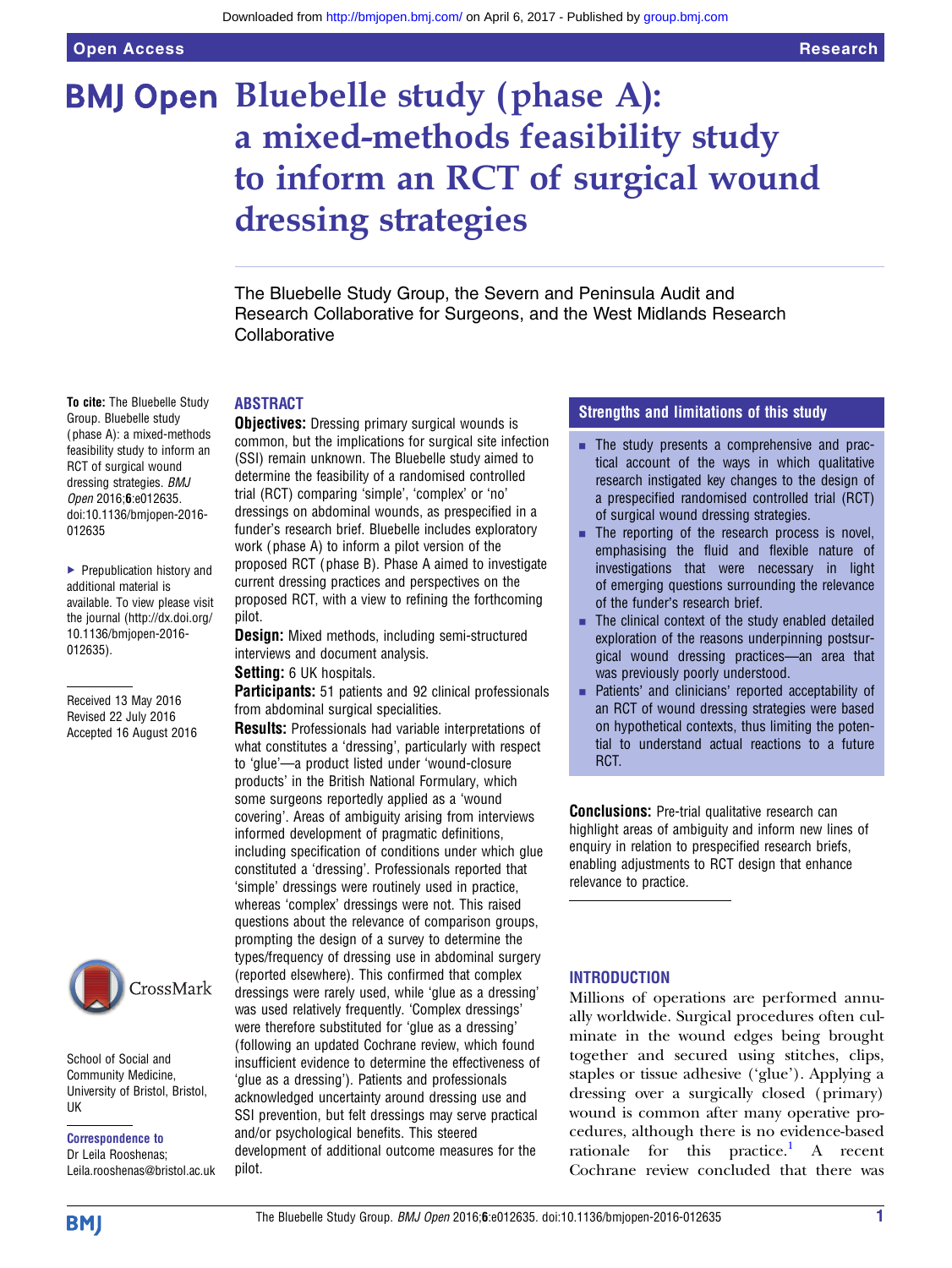insufficient evidence to recommend whether it is better to apply a dressing over primary wounds or leave these exposed to air (ie, without a dressing). <sup>[2](#page-11-0)</sup> The review also found no evidence to recommend any particular type of dressing over others. The studies collated in the review considered a range of primary and secondary outcomes, including appearance of scarring, pain control, patient acceptability and surgical site infection (SSI) rates.

SSI prevention is a particular priority for healthcare providers and policymakers due to the considerable burden wound in[fec](#page-11-0)tions can inflict on patients and healthcare systems. $3-5$  As such, one of the recommendations of the Cochrane review was for future randomised controlled trials (RCTs) to investigate the impact of dressing application on SSI prevention, focusing on surgical specialities with the highest rates of SSI (eg, gastrointestinal (GI) and obstetric procedures). The UK's National Institute for Health Research (NIHR) subsequently issued a commissioned research brief, inviting proposals for investigating the feasibility of conducting a large-scale RCT comparing 'simple inexpensive dressings', 'complex costly dressings' and 'no dressings' on surgical wounds (see online supplementary information 1). The Bluebelle feasibility study (HTA 12/200/ 04) was funded in response to this brief. In our application for funding, we defined 'feasibility' as successful delivery of a pilot RCT of 'simple', 'complex' and 'no dressings' in the management of primary surgical wounds. A 'pilot' RCT in this instance was defined as a small-scale version of a larger definitive RCT, run with the intention of testing how the components of a main RCT would work in practice.<sup>[6](#page-11-0)</sup>

The success or failure of an RCT hinges on a number of factors, including recruitment, adherence to protocols/interventions, and the relevance of the research question to key stakeholders (eg, patients, clinicians, policymakers). Surgical RCTs are notoriously difficult to deliver owing to a lack of experience in research and individual surgeon preference.<sup>7</sup> Planning with these issues in mind requires a thorough understanding of the clinical setting within which a trial will be conducted. Little was known about the nature or frequency of dressing use on postoperative wounds, the rationale underpinning these practices, or patients' and professionals' perceptions of equipoise around dressing strategies.

In light of the above uncertainties, the Bluebelle study was designed to include a preparatory phase (phase A) that aimed to refine the design and protocol of the pilot RCT (phase B). Specific objectives of phase A were to: understand the reasons underpinning current choice and use of dressings; define and categorise dressings into the prespecified comparison groups, and explore patients' and professionals' views on the proposed pilot RCT. Phase A was originally intended as a qualitative study with document analysis. However, unanticipated emerging findings prompted the decision to conduct additional research, in the form of a prospective survey, and an update to the Cochrane review<sup>[1](#page-11-0)</sup> of dressings and

SSI prevention (both reported in full elsewhere).<sup>[8 9](#page-11-0)</sup> This paper presents the qualitative findings in full, and refers to the key findings from the additional research projects, bringing these together to report how evolving feasibility work transformed plans for the forthcoming pilot RCT.

#### **METHODS**

Phase A adopted a mixed-methods design, consisting of qualitative interviews with healthcare professionals and patients and document analysis of the British National Formulary (BNF). $^{10}$  $^{10}$  $^{10}$  The BNF is a pharmaceutical reference book, available in print and online, which sets out legal and professional guidelines on prescribing medicines. Information within the BNF includes names, legal classification, recommended doses, indications/contraindications, side effects and prices of medicinal products.

The qualitative interviews and document analysis were preplanned, but findings informed further (unanticipated) data collection and lines of enquiry. This included a prospective survey (reported elsewhere) $\delta$  and an update to an existing Cochrane systematic review<sup>1 9</sup> Data from the above sources were regularly brought together during study management group and steering committee meetings to inform decisions about further investigation and the eventual design of the pilot RCT. The planned aspects of the feasibility study, and ways in which they informed further lines of enquiry and the final RCT design, are reported here.

#### Qualitative interviews

Qualitative interviews investigated reasons underpinning current wound dressing practices and patients' and healthcare professionals' perspectives on the proposed pilot RCT. Fulfilment of qualitative reporting guidelines are available here (see online supplementary information 2).

#### **Context**

Interviews were conducted across three universityteaching National Health Service (NHS) hospitals and three district NHS hospitals in the South West and Midlands regions of England. These hospitals were selected on the basis of practical considerations (distance from the institutions hosting the research), and an intention to include a mix of hospitals (in terms of university-teaching status). There was a focus on upper/ lower GI and obstetric (caesarean section) surgery, based on the Cochrane review's recommendations to focus on operations that carried a high risk of  $\text{SSI},^4$  $\text{SSI},^4$  and specification of these procedures in the funder's commissioned brief. Although we did not plan to include children in the pilot RCT, interviews were also conducted in paediatric surgery (in two sites) because anecdotal information indicated that dressings were not routinely used in paediatrics. The adult versus paediatric comparison provided the potential to further the team's understanding of rationales for and against dressing use.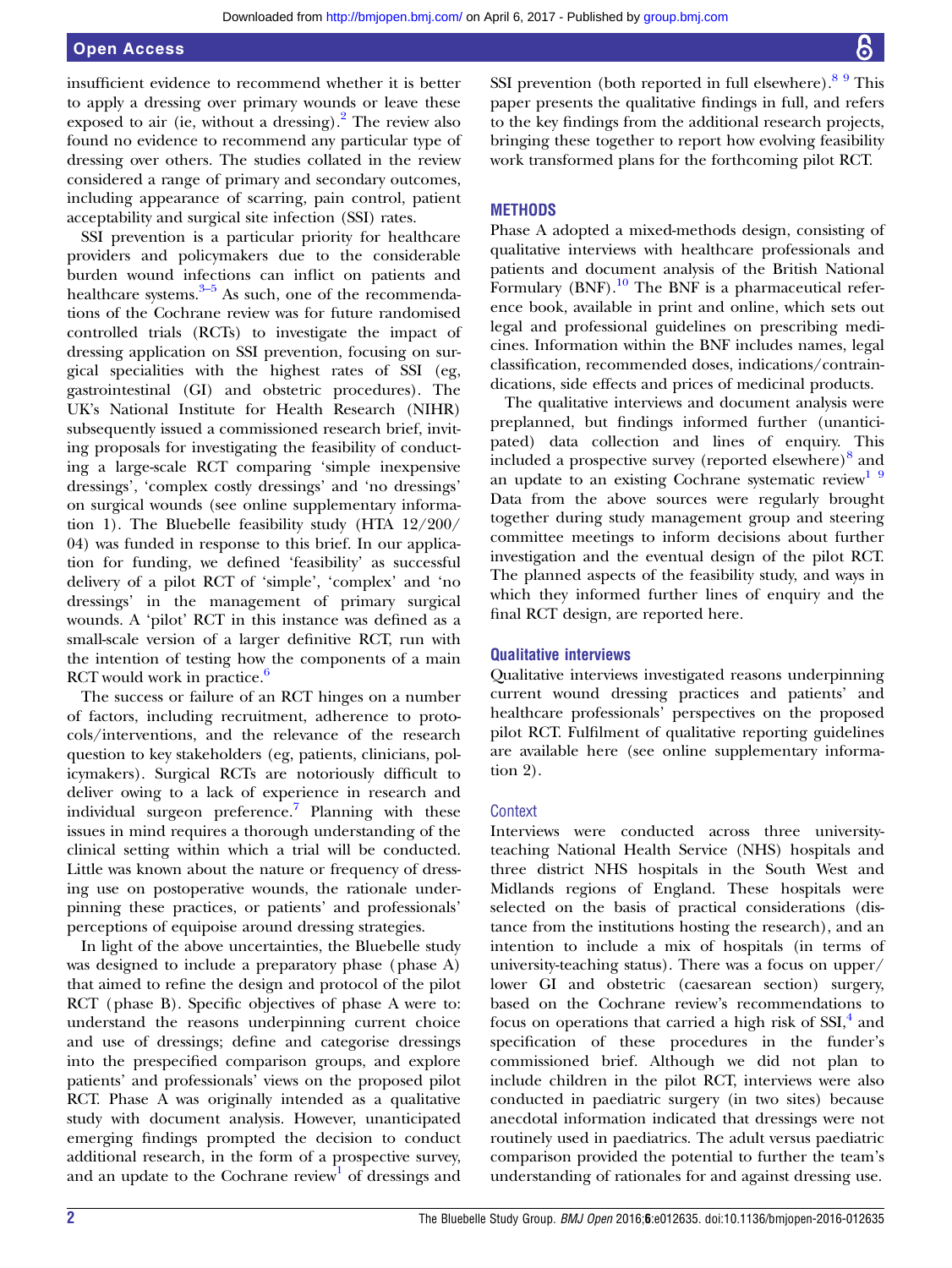#### Sampling and recruitment

Eligible healthcare professionals (professionals) worked in upper/lower GI (general), obstetric and paediatric surgical specialities, or were wound care specialists. All were regularly involved in caring for surgical abdominal wounds. Eligible patients were aged over 18 years, and had undergone, or were scheduled to undergo, an abdominal surgical procedure within 3 months of the interview date. Surgical trainee research collaboratives, research nurses, and principal investigators identified eligible potential participants and sought consent to pass on contact details to the qualitative research team (LR, CM, DE, JM). As interviews progressed, sampling became increasingly purposeful to achieve maximum variation according to age, gender, type of surgery, and clinical role (professionals only). The qualitative researchers obtained written consent from patients and healthcare professionals to conduct and audio-record the interviews. Sampling and data collection ceased at the point of data saturation, defined as the point at which no new themes emerged from three consecutive interviews (assessed separately for patients and healthcare professionals).

#### Data collection

Interviews were conducted face to face or via telephone between July 2014 and July 2015 by LR, DE, CM and JM. Face-to-face interviews took place on hospital and university premises or in participants' homes. Interviews with clinical professionals lasted between 17 and 54 mins, and interviews with patients lasted between 13 and 50 mins. Variability in staff interviews was largely due to differences in clinical professionals' time constraints. Variability in patient interviews reflected differences in individuals' personal experiences of surgery, and the type of surgery they had undergone/were scheduled to undergo. These details had implications for patients' reported experiences of wound healing. Furthermore, as is often the case with qualitative research, interview participants naturally differed in the extent to which they spoke about their views and prior experiences, with some individuals offering more detail, and speaking more extensively, than others. An evolving topic guide (see online supplementary information 3) was used to ensure key topics were consistently covered, with the team regularly meeting to update its content based on emerging findings. New areas for investigation, or factors that might have influenced interview conduct or interpretation, were recorded in field notes after interviews. The interviewers regularly discussed interview content and technique during team meetings. This ensured that difficult trial concepts, such as 'outcome measures', were explained consistently across interviews. The team also agreed on particular strategies for building rapport with patients. For example, although interviews focused on dressing-related issues, there was agreement that researchers would begin interviews with open-ended questions about the patients' experiences of clinical care/recovery/symptoms.

#### Analysis

Interviews were transcribed and subjected to thematic analysis, guided by constant comparison methods adopted from grounded theory methodology.<sup>[11](#page-11-0)</sup> Transcripts were coded line by line in NVivo V.10 (QSR International Pty V.10, 2012, Victoria, Melbourne, Australia), with a subset  $(10\%)$  coded by at least two researchers at the start of data collection to inform an initial coding framework. Some codes were developed a priori, in line with the topic guide and focused study objectives. Various levels of subcodes and additional broad codes were added inductively as analysis proceeded. Members of the qualitative team met regularly to discuss the evolving coding framework. Data were summarised in matrices to help identify patterns of responses based on participant characteristics (eg, surgical specialty, clinical role, etc). Descriptive accounts summarising emerging themes were prepared for the study management group throughout the analytical process. Negative cases (ie, participants whose views did not align with the major themes reported), were clearly identified in reports/presentations of findings.

#### Document analysis

The 'wound management products' section of the  $BNF<sup>10</sup>$  $BNF<sup>10</sup>$  $BNF<sup>10</sup>$  was scrutinised for relevant information about current dressing names, classifications and costs. Extracted data were summarised in tables and considered alongside data emerging from the qualitative interviews to facilitate development of pragmatic definitions for the trial comparison groups to be adopted in the forthcoming pilot RCT. Listed BNF dressings were subsequently classified into these groups.

#### RESULTS

One hundred and forty-three qualitative interviews were conducted (92 professionals, 51 patients), 102 of which focused on current wound dressings practices (69 professionals, 33 patients), and 41 on use of glue as a dressing (23 professionals, 18 patients; tables 1–[3](#page-4-0)). There were no withdrawals.

| <b>Table 1</b> Role and surgical specialty of professional<br>participants interviewed about wound dressing practices |    |    |                                    |    |
|-----------------------------------------------------------------------------------------------------------------------|----|----|------------------------------------|----|
| <b>Surgical specialty</b>                                                                                             |    |    |                                    |    |
| <b>Participant type</b>                                                                                               |    |    | General Obstetric Paediatric Total |    |
| Surgeon                                                                                                               | 16 |    | 6                                  | 26 |
| Registrar                                                                                                             | 6  | 3  | З                                  | 12 |
| Nurse/midwife                                                                                                         | 19 | 8  | 2                                  | 29 |
| Tissue viability<br>specialist                                                                                        |    |    |                                    |    |
| Community district<br>nurse                                                                                           |    |    |                                    |    |
| Total                                                                                                                 | 43 | 15 |                                    | 69 |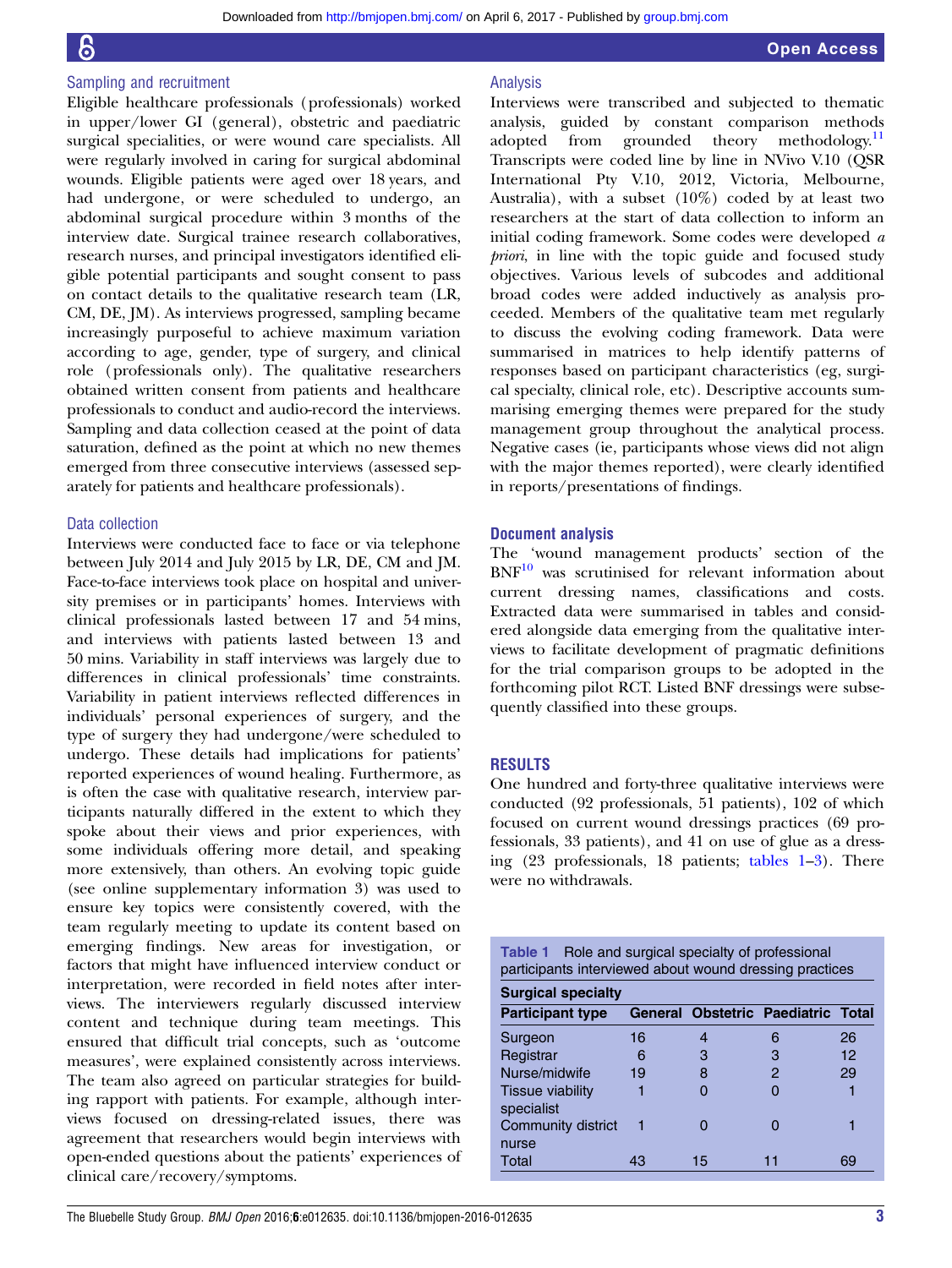<span id="page-4-0"></span>

| Table 2 Role and surgical specialty of professional<br>participants interviewed about 'glue as a dressing' |         |                  |       |
|------------------------------------------------------------------------------------------------------------|---------|------------------|-------|
| <b>Surgical specialty</b>                                                                                  |         |                  |       |
| <b>Participant type</b>                                                                                    | General | <b>Obstetric</b> | Total |
| Surgeon                                                                                                    | 6       | З                | 9     |
| Registrar                                                                                                  | З       | 4                |       |
| Nurse/midwife                                                                                              | 0       |                  |       |
| Total                                                                                                      | g       | 14               | 23    |

#### Current practice and clinical equipoise **Paediatrics**

Paediatric professionals from both sites reported that they did not *routinely* apply dressings to primary wounds. Leaving primary wounds exposed was assumed to be common practice in paediatric surgery, although some had encountered individual paediatric consultants who did apply dressings. Most attributed their own practices to local conventions, although some rationalised their practices according to practical and psychological factors specific to the paediatric population. Children were thought to tamper with or remove dressings, experience distress on dressing removal and feel anxious at the prospect of not knowing what lies beneath a dressing:

Paediatric surgeon 1006: In paediatric surgery (we) have not been using…a lot of us have not been using dressings for ages because it's a nightmare to get them off these children again. They hate the feeling of peeling it off and having to change those every 24 hours to look at the wound and things like that. On wounds where the chances of getting infection is sort of under half a percentage or something like that, you're thinking that's probably unnecessary cruelty (laugh) in a way.

Some informants theorised that there had been no incentive or trigger to question the tradition of leaving primary wounds exposed, given the anecdotally observed low SSI rates in paediatrics. This implied an assumption that dressing application was linked with theories of SSI prevention in other specialities:

Paediatric surgeon 1008: So I think they've (children) got good cell turnover, they've got really good blood flow. They heal incredibly well, the [SSI] rates are low, so I guess there's no direct market for a company.

#### Adult surgery

In contrast to paediatrics, professionals working in adult upper/lower GI and obstetric surgery reported that dressings were routinely applied to primary wounds. Most professionals emphasised that management of primary wounds was very different to treating wounds that had been intentionally left open ('secondary' wounds) or wounds that had developed clinical problems. Secondary and problematic wounds were described as highly heterogeneous, with complex individual needs. Care of these wounds reportedly fell under the remit of wound specialists, who were able to make reasoned dressing selections that were tailored to the wound requirements. In contrast, dressing use in primary wounds was presented as a largely passive process that had become indoctrinated into postoperative practice, though there were isolated reports of surgeons more actively choosing a particular, comparatively novel, dressing product ('glue', see 'Glue as a dressing' section). Overall, surgeons and nurses reported little active clinical decision-making in dressing primary wounds, using whatever 'default dressing' had been purchased by the hospital. Although the specific dressing brands used could vary temporally and across hospitals, the default dressings described had similar characteristics: all were adhesive coverings that had no additional active properties.

Similar to the paediatric context, standard practices in managing adult primary wounds were attributed to convention and dogma. Professionals proposed a number of theoretical advantages and disadvantages of the default dressings they used, but acknowledged the lack of evidence in this area. The theories proposed were variable—particularly with respect to SSI prevention; while some suggested that dressings may prevent SSI by creating a barrier between the wound and sources of contamination, others suggested that dressings might promote the ideal conditions for bacteria to thrive:

Obstetric surgery nurse 2008: So from my experience I would say a wound dressing is to protect the wound, and basically it's to prevent infection, that's what I would believe it to do from my nursing practice and midwifery.

Table 3 Patient participants interviewed about 'wound dressing practice' and 'glue as a dressing' according to the site of their wounds

|                    |                             | <b>Number of patients</b><br>interviewed, categorised<br>according to type of surgery<br>received |                  |              |
|--------------------|-----------------------------|---------------------------------------------------------------------------------------------------|------------------|--------------|
|                    |                             | <b>General</b>                                                                                    | <b>Obstetric</b> | <b>Total</b> |
| Focus of interview | Wound dressing practices    | 26                                                                                                |                  | 33           |
|                    | Use of 'glue as a dressing' | 18                                                                                                |                  | 18           |
| Total              |                             | 44                                                                                                |                  | 51           |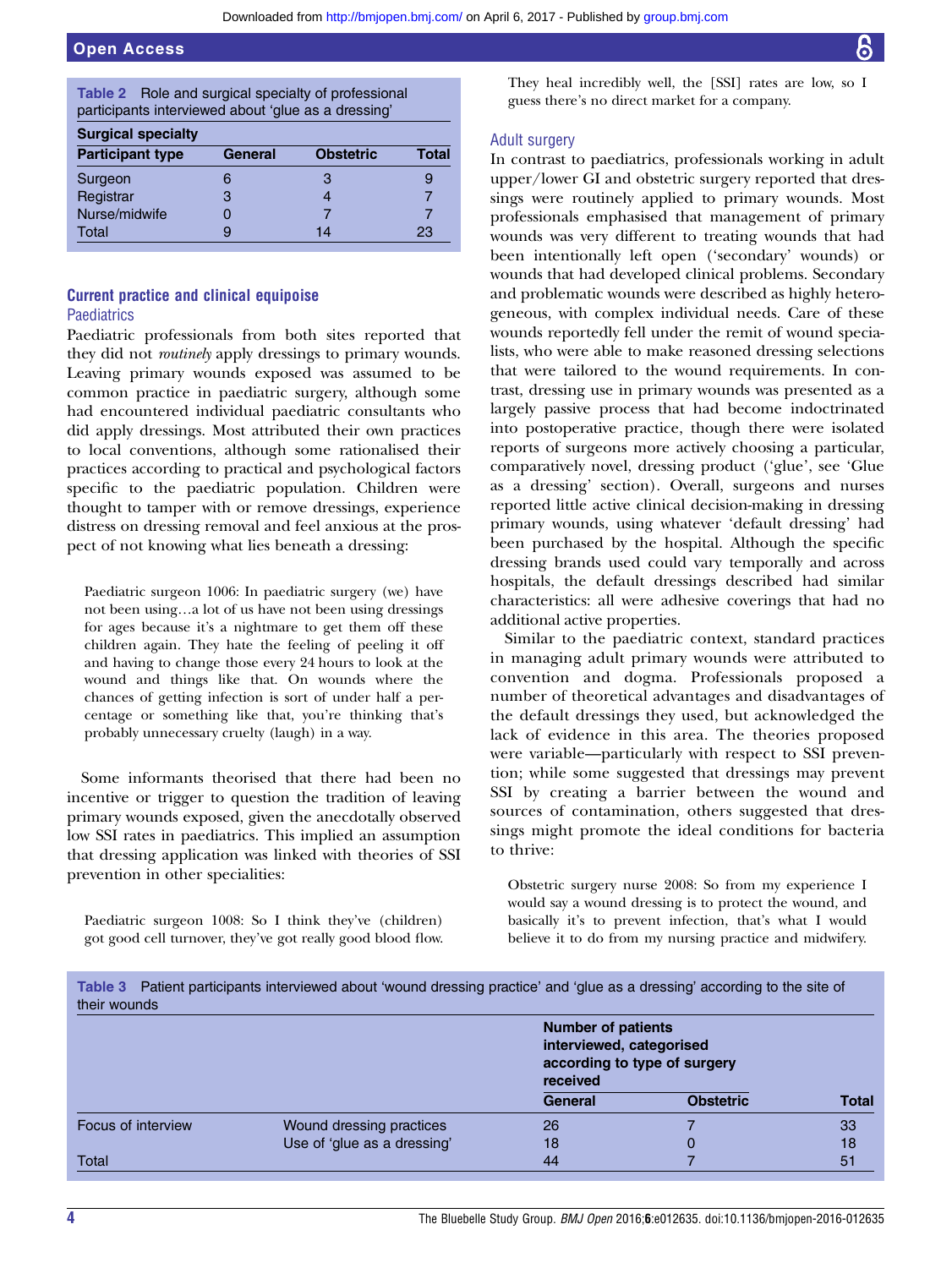The whole reason they have a dressing is to protect that area from, you know, foreign bodies and bacteria and the environment.

General surgeon 1005: I suppose the, the accepted dogma would be that that protects the wound from infection because it's sealed the skin…I don't think…I would be very surprised if it makes much of a difference in terms of infection rates cos I sometimes think dressings are sort of keep a wound warm and moist and that may actually provide ideal incubation kind of environment for bugs.

Professionals' views were more polarised towards dressings being beneficial with respect to practical considerations (eg, absorption of wound exudate), although some posited that exposed wounds may be practically easier to monitor and assess. Overall, all theories for/against dressing use on primary wounds were tempered with uncertainty and an acknowledged need for evidence:

General surgery nurse 3012: Unless we run trials to prove whether they [dressings] are effective or not we'll never know will we?

General surgeon 1004: I would be prepared to consider [not applying a dressing] in the context of a research trial, because I accept that the evidence base is poor and a lot of it reflects personal practice.

#### Acceptability of an RCT

All professionals supported the prospect of an RCT that included a 'no dressing' group, as long as this focused exclusively on primary surgical wounds. All accepted that there was clinical equipoise about the relationship between dressing use and SSI events in these wounds. Nonetheless, some expressed reticence about practical issues such as management of wound exudate (eg, blood, tissue fluid), and questioned whether patients would accept the possibility of not receiving a dressing:

Obstetric surgeon 2001: There can be you know, a bit of general ooze from the skin and fat layer which can be quite difficult to stop. So if you wanted to put a pressure dressing on you would need to put a dressing on…

General surgery nurse 1002: They [patients] might not like the idea of not having their wound covered […]. Very often they just don't like the look, or they worry about the wound opening up. Even though there's no clinical sign of the wound opening up, they get very concerned about their wounds.

Conversely, there were also suggestions that patients might welcome the opportunity of avoiding the potentially painful experience of dressing removal, and may begin the psychological recovery process sooner if confronted with the exposed wound from the outset:

Obstetric nurse 2009: I expect some of them [patients] will think "Oh good, I haven't got to peel it off in the shower," because that's not very pleasant either.

General surgery nurse 1001: Even if it is just a very, very simple dressing they can look at that as a reason…(like) "Oh can I shower with that? Or, "Is that going to stop me from coughing?" So yes, it can be restrictive and detrimental psychologically to their recovery. I think not having dressings will improve that. I think it will improve the psychological recovery for patients.

Taken together, professionals' accounts suggested that there were balanced reasons for/against dressing use, although the trial team would need to carefully consider the inclusion/exclusion and withdrawal criteria in relation to wound exudate.

Most patients anticipated that they would participate in an RCT of different dressing strategies, citing altruistic reasons or an indifference about how their wound was managed. Many of these patients had undergone, or were scheduled to undergo, major surgery. To some, dressing considerations were perceived as trivial when considered in this hypothetical context. Some raised the possible practical consequences of foregoing a dressing (eg, wound-closure materials catching on clothing, absorption of exudate), though only a minority felt these concerns would deter them from RCT participation. Those who were unfavourable towards RCT participation tended to amalgamate practical considerations with psychological concern (or 'worry', as reported by patients):

General surgery participant 1032: I think I would, just because of the way that I…because of everything that I… you know like knocking, catching, be a bit worried maybe.

Obstetric surgery participant 2001: The day after, two days after, that's fine, I don't mind not having a dressing but straight after surgery, especially because it's leaking blood and all the rest of it, I would want it covered. It would worry me.

A few patients who had prior experience of receiving a dressing after surgery questioned whether foregoing a dressing would be detrimental to wound healing or increase the risk of infection. When it came to clinical considerations, however, acceptability of the RCT appeared to be entwined with whether their clinical team (whom they trusted) supported trial participation:

General surgery patient 1031: I (would) think "Oh they know best" and I just carry on with it and do what they want me to do.

#### Defining potential comparison groups

Given that there was overall support for the RCT in principle, further research explored the scope and definition of 'simple', 'complex' or 'no dressing', and how these might work in the context of the proposed pilot RCT.

#### Interpretations of 'dressing' and 'no dressing'

Interviews revealed variable definitions of what constituted a 'dressed' and 'undressed' wound. Professionals sought clarification on whether application of non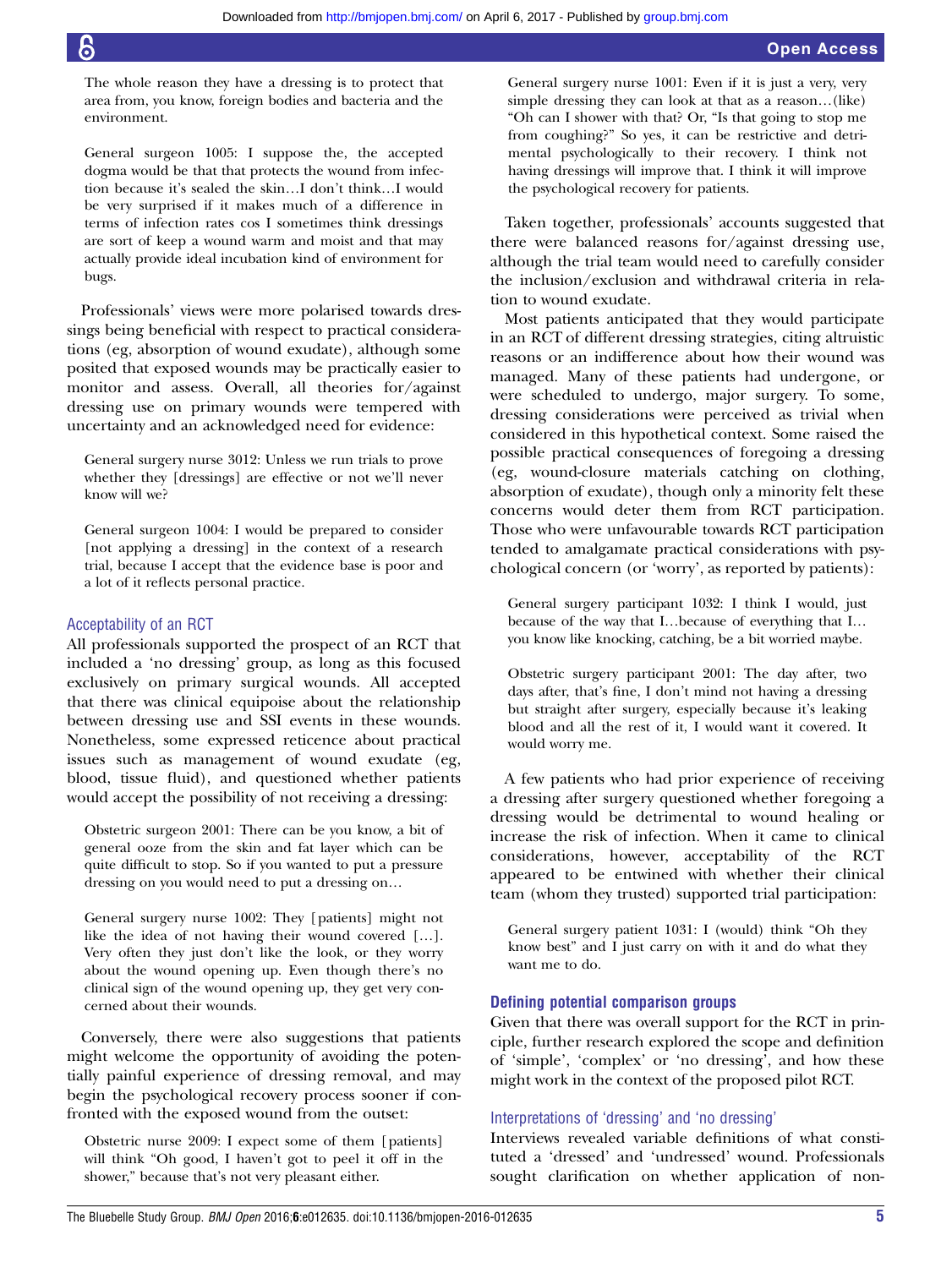adherent products to absorb exudate (eg, gauze) would breach a 'no dressing' allocation, and queried how partially covered wounds should be categorised. This raised the possibility that patients in a pilot RCT may be treated inconsistently if allocated to a 'no dressing' group:

Paediatric surgeon 1013: I suppose I think of a dressing as something that's been used to deliberately cover up and, in a sense, cover up the wound…and with Steri-strips you leave gaps between them.

Obstetric registrar 2019: Vaginal operations there are no dressings even though often then you use pads. Is that a dressing because it is used to cover the wound? Would that be considered a dressing? I would say that's interesting: because you don't stick it on, it's not a dressing.

Initial interviews introduced the unexpected use of glue as a covering over primary wounds. Although the BNF currently lists glue as a wound-closure product, some professionals reported that this functioned as a 'dressing' when applied over an already closed wound. The dual use of glue as a wound-closure product and dressing was recognised as a potential source of confusion in a future pilot RCT:

General surgery nurse 1014: I would say dressings are something that occludes the skin, that covers the wound…Steri-strips don't. Glue doesn't, but can do, but doesn't necessarily…

#### Interpretations of 'simple' and 'complex' dressings

Interview informants encountered difficulties in interpreting the 'simple' and 'complex' dressing categories specified in the funder's call. Professionals did not use dressing classifications in routine management of primary wounds. The tendency to use a single default dressing in this context negated the need for any formal dressing classification in day-to-day practice:

General surgeon 1005: Hmm, does that mean anything to me? No, but as a term… not really, but at the same time simple dressing(s) probably are the ones we use every day…

Despite professionals' unfamiliarity with the proposed dressing classifications, most could intuitively envisage the types of dressings each group might encompass. 'Simple' was thought to be an apt descriptor for the default dressings used on primary wounds, which were consistently described as adhesive coverings that could be absorptive or non-absorptive. 'Complex' dressings were thought to have specialised functions that extended beyond wound coverage and passive absorption of exudate, although informants had limited experience of using these:

General surgery nurse 1001: You've basically got dressings that are simply a covering or a fixation that are literally just covering up something. They don't have any properties other than they are covering up something […]. Then you've got some dressings that are very specific but we do occasionally use them—that have got antimicrobial properties, so they're trying to stop an infection. By far the one we use the most is the first, so just a simple covering. I would say 80 to 90% of our wounds were just simple coverings.

#### Developing pragmatic definitions

The inconsistent interpretation of the proposed wound dressing strategies, including the variable interpretations of 'dressing', reiterated the need for clear-cut definitions that could be used in the pilot RCT. Definitions needed to be comprehensible to front-line professionals and sufficiently exhaustive to encompass existing dressings mentioned in the BNF. Definitions were iteratively developed across three study management group meetings, supported by emerging data from interviews (table 4). Working definitions were scrutinised by considering the areas of controversy raised in relation to what constitutes a 'dressing' (eg, issues of adherence, extent of wound coverage), and professionals' intuitive interpretations of 'simple' and 'complex' dressings. Wound care experts reviewed the final pragmatic definitions during a

| Table 4                     | Bluebelle pragmatic definitions of dressing strategies                                                                                                                                                                                                                                                                                                |
|-----------------------------|-------------------------------------------------------------------------------------------------------------------------------------------------------------------------------------------------------------------------------------------------------------------------------------------------------------------------------------------------------|
| <b>Dressing</b><br>strategy | <b>Bluebelle pragmatic definition</b>                                                                                                                                                                                                                                                                                                                 |
| No dressing                 | The absence of any covering applied to a closed wound at the end of the operation. If there is exudate<br>from the wound after surgery a simple gauze swab (basic wound contact dressing) may be applied/taped<br>to the area of the wound that is oozing. Note: Steristrips would fall under this category if they do not cover<br>the entire wound. |
| A simple                    | A covering (opaque or transparent) directly applied over the entirety of an already closed wound at the                                                                                                                                                                                                                                               |
| dressing                    | end of the operation. It has adherent properties around its perimeter or its entire surface, and may have<br>pads to absorb exudate. It will not be amorphous, have silicone, hydrocolloid or foam. Note: Steristrips<br>would fall under this category if they cover the entire wound.                                                               |
| A complex                   | A covering that is directly applied over the entirety of an already closed wound at the end of the operation                                                                                                                                                                                                                                          |
| dressing                    | which has intended advanced practical properties and/or therapeutic properties. This may include<br>amorphous material, silicone, hydrocolloid, foam, antimicrobials and it will exclude topical negative<br>pressure therapy.                                                                                                                        |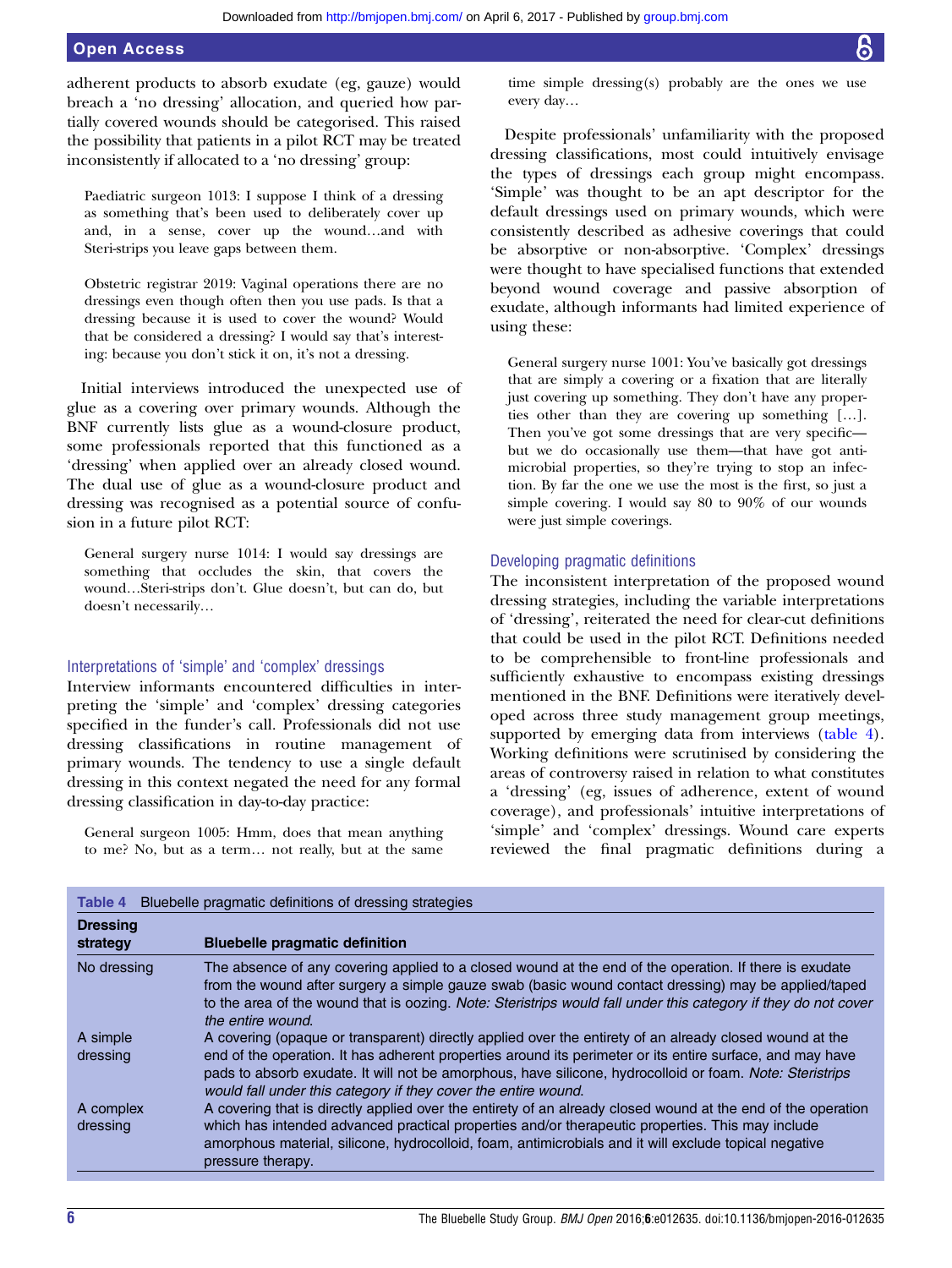presentation at a national meeting and a study steering committee meeting. Organising BNF-listed dressings into these pragmatic categories revealed that 'simple' dressings encompassed products that cost no more than £4 per item, while 'complex' dressings all cost over £4 per item. This aligned with details specified in the funder's commissioned call, which classed 'simple' dressings as 'inexpensive', and 'complex' dressings as 'expensive' (see online supplementary information 4).

#### The relevance of comparison groups

#### Relevance of 'simple' and 'complex' dressings

Having developed a pragmatic categorisation of dressings, questions remained about whether the proposed dressings groups were relevant to current practice. Interviews revealed strong consensus that a future RCT should omit 'complex' dressings on the basis that these were not used in routine management of primary wounds. The survey was developed in response to this finding, and subsequently provided evidence that confirmed this (reported in full elsewhere). $8$  In summary, of the 1794 wounds surveyed, 1706 (96%) received a dressing, and 63 (4%) did not receive a dressing. In total, 1206/1706 (71%) of the dressed wounds were covered using a product that matched the pragmatic 'simple dressing' classification, with only 18 (1%) wounds dressed with a product matching the 'complex' dressing definition.

Further justification for omitting 'complex' dressings was associated with concerns about generalisability, given their heterogeneous nature:

Obstetric surgeon 2001: But once you start into complex dressings then there must be so many different kinds of complex dressings […]. Their manufacturers will still be able to turn round and say ah but this is irrelevant to our dressing, because ours is impregnated with Beetlejuice and therefore is much better than either that complex dressing, that simple dressing or no dressing at all, and that's the only thing really isn't it? So simple against none will be much cleaner and easier.

#### Glue as a dressing

Most professionals who were asked about glue acknowledged that it could function as a dressing, if applied over an already closed wound, but many did not intuitively associate glue with the term 'dressing'. This had implications for the accuracy of reporting in the wound dressing survey. To address this difficulty, the survey included a separate item that asked respondents to state 'any other products' applied over the closed surgical wound. Glue was subsequently found to be used as a dressing in 485/1706 (28%) of the wounds sampled, accounting for most of the wounds that had not received a 'simple' dressing.<sup>[8](#page-11-0)</sup>

In alignment with the survey findings, interviews revealed considerable variation in professionals' familiarity and experience of using glue as a dressing. This was

the sole dressing product that was reportedly actively selected by some of the general surgeons interviewed. Most professionals working in general surgery were at least familiar with use of glue as a dressing, while some working in obstetrics found it hard to conceptualise glue as a dressing:

Obstetric consultant 2001: I have no understanding of glue. I know it is used in some contexts, particularly plastics, A&E, facial stuff, I think. I've never seen it used. I don't think anyone is using it in gynaecology or obstetrics in any hospital I've ever worked in in my thirty-year career […]. I've never heard of it being used as a dressing…I've thought about it with you here, and I uh, I don't quite get the concept.

There was widespread support for evaluating glue's effectiveness as a dressing. Professionals who used glue expressed a range of benefits, including ease of application, ease of movement for patients, and the ability to see the wound clearly. There was nonetheless an acknowledged need to assess its effectiveness in an RCT —particularly given its high cost in comparison to 'simple' dressings. Updating the Cochrane review to include 'glue as a dressing' revealed only two relevant  $RCTs$ ,  $^{12}$  1<sup>3</sup> with no conclusive evidence to show whether glue is beneficial over other dressing products, or leaving wounds exposed.<sup>[2](#page-11-0)</sup> This solidified the decision to include 'glue-as-a-dressing' in the forthcoming pilot RCT, in place of 'complex dressings'. Glue will need to be applied over the entirety of an already closed wound to be classified as functioning as a dressing (ie, similar to the pragmatic definition of 'simple dressing').

#### Outcome measures for the major RCT

As indicated earlier, patients and professionals noted that practical issues and patient satisfaction were key considerations for weighing out future evidence for and against dressing use. Two new outcome measure tools were therefore developed to capture the practical aspects of wound management, and patients' subjective experiences of the wound. $14$  These measures will be used to collect outcomes in the pilot RCT (phase B), alongside other specifically developed patient-centred tools to capture and measure SSI events, $15 \times 16$  in line with the original research brief.

#### Final trial design

The final proposed RCT to be piloted in phase B will compare 'simple' dressings, 'no dressing' and 'glue-as-adressing' in primary abdominal surgical wounds, based on pragmatic definitions developed in phase A. In the event of wound exudate, the protocol will state that a simple gauze swab can be applied to the area that is oozing/bleeding. This swab may be taped in place, but not around its entire perimeter, and will not have therapeutic properties.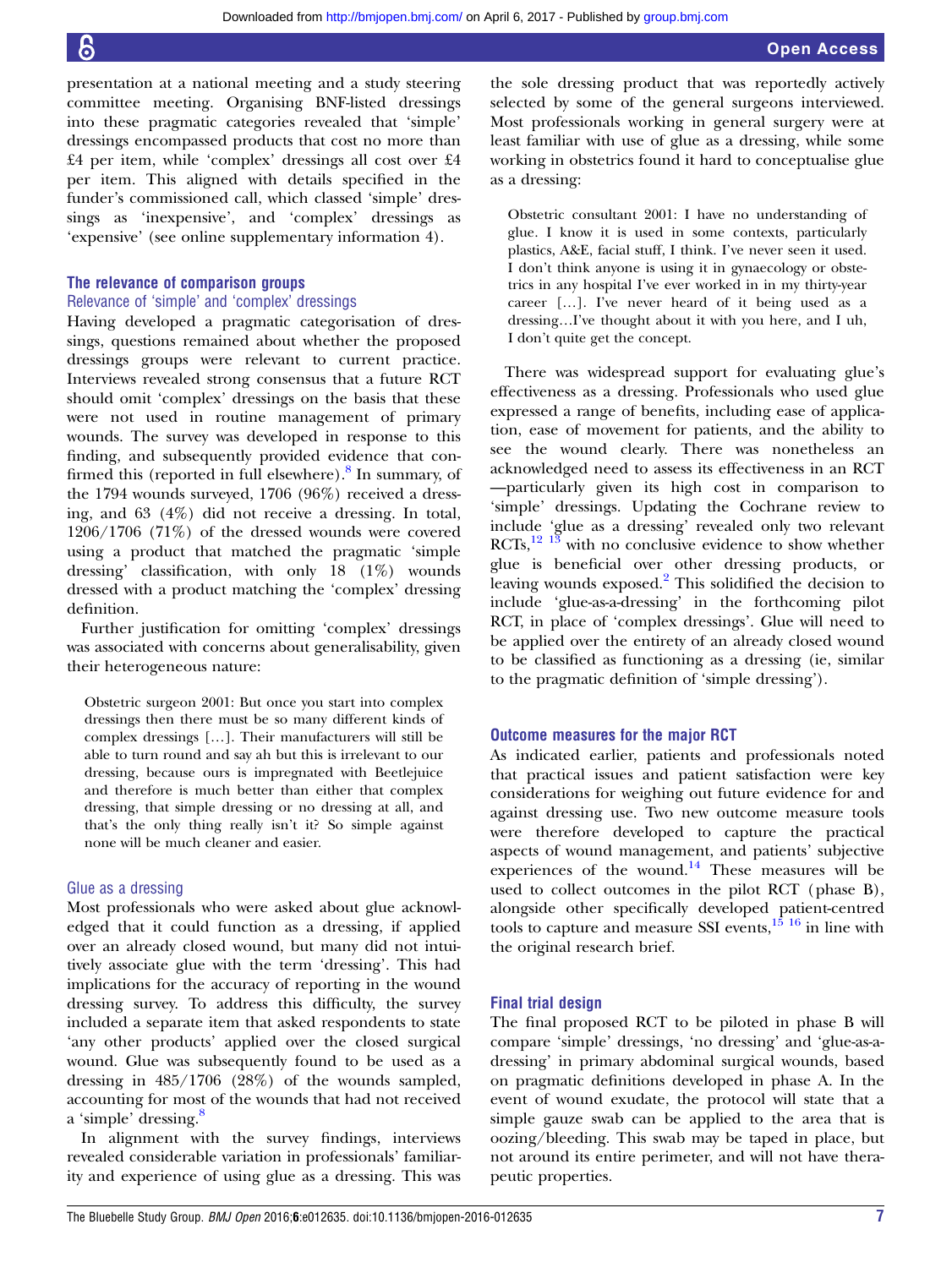The main outcomes for the pilot RCT will include whether a patient is eligible, randomised and retained at 30 days post surgery. The pilot RCT will also seek to examine the feasibility of collecting complete and valid data for outcomes (eg, SSI rates) that will potentially be used in a subsequent large trial (as developed in phase A). Wounds will be examined by blinded assessors in the pilot and future main RCT. The pilot RCT will also include a nested methodological study to assess whether knowledge of dressing strategy allocation influences surgeons' approaches to wound closure. This will have implications for designing approaches to minimising performance bias in a future definitive RCT. Embedded qualitative research will investigate facilitators and barriers to recruitment and adherence to allocated dressing groups to further inform the feasibility of a large-scale RCT. A value of information analysis will be conducted alongside the pilot RCT to assess whether a full-scale RCT would be cost-effective from the perspec-tive of the UK NHS.<sup>[17](#page-11-0)</sup>

#### **DISCUSSION**

This mixed-methods study has demonstrated the benefits of incorporating preliminary feasibility work to optimise trial design, enhancing relevance to current practice. Novel insights into surgical wound dressing practices informed changes to an anticipated pilot RCT of wound dressing strategies. Dressing practices were found to be ingrained in surgical specialties, although clinical professionals acknowledged the need for evidence. Dressing selection for primary wounds was found to be a largely passive process, with most surgeons simply applying a 'default' dressing that was available in theatre. These default dressings were classified as 'simple'. 'Complex' dressings were not used by any of the participating hospitals, and were interpreted as irrelevant to primary surgical wound care. Unexpectedly, glue did appear to be used as a dressing by some surgeons, despite the lack of evidence to support its use. Healthcare professionals and patients acknowledged the uncertainties around dressing use and SSI prevention, but reported that dressings may also have purely practical and/or psychological benefits or drawbacks.

Phase A of the Bluebelle study has highlighted gaps and contradictions in the research funder's topic brief against which the study was commissioned. The findings have altered the design of the pilot RCT that was originally planned, and informed aspects of the design that could not be specified at the outset. The pilot RCT originally intended to assess the feasibility of an RCT comparing 'simple', 'complex' and 'no dressing', with SSI as the primary outcome. Interview and survey findings indicated that the trial comparison groups needed to change in order for the pilot RCT to be pragmatic and relevant to current practice. The pilot RCT will now compare 'simple dressings', 'glue-as-a-dressing' and 'no dressing' on primary abdominal surgical wounds. Issues

of practicality and acceptability were core considerations for patients and the surgical teams, thus prompting development of secondary outcomes to capture and measure these data.

A key strength of phase A was the mixed-methods approach, which allowed for triangulation of emerging findings and enabled a more rounded view of current practice. Qualitative methods provided depth of understanding and allowed for emergence of new lines of enquiry that might otherwise have gone unexplored. The approach to conducting the research and reporting findings in an iterative manner allowed the team to explore new avenues and verify emerging concepts and theories—both in a qualitative and quantitative manner. Sharing emerging findings among the multidisciplinary team iteratively allowed new objectives to be drawn up and allocated to the relevant methodological team, depending on the nature and scope of enquiry. This enabled the merits of working in a multidisciplinary team to be fully realised.

There were several limitations to this study. The qualitative findings—particularly exploration of trial acceptability—were limited by their reliance on hypothetical scenarios. Prior research has indicated that while surgeons may show support for research in principle, preferences or biases can lead to intentional or unwitting influences on recruitment and trial conduct.<sup>18</sup>  $19$ Similarly, patients may have been inclined to produce socially desirable responses, and may react very differently if actually presented with the prospect of randomisation. The pilot RCT will therefore include embedded qualitative research to investigate challenges with recruitment and adherence to interventions as they occur in real time.<sup>[20](#page-11-0)</sup> Furthermore, the pragmatic definitions of dressing strategies were not developed through formal consensus methods, and have not yet been piloted. Application of the definitions in practice may call for further clarification and refinement. This will be assessed in the pilot RCT. Finally, while the insights emerging from this study would not have been possible without in-depth qualitative investigation, it should be noted that the findings are limited to UK secondary and tertiary care hospitals. It is also possible that clinicians' perspectives may differ on the basis of the volume and nature of procedures they predominantly conduct (eg, laparoscopic vs open surgery). The clinicians we interviewed routinely performed both types of operation, though it is possible that their activities (and thus experiences) were weighted towards a particular type of operation. If time and resources were not constrained, sampling would have taken place across a larger number of centres, to provide opportunities to build a more comprehensive sample of maximum variation, based on factors such as surgical subspecialty.

Given the plethora of dressing products on the market, $^{21}$  $^{21}$  $^{21}$  it was imperative that the dressing comparison groups in the pilot RCT were reasoned, pragmatic and relevant. There is little empirical evidence detailing the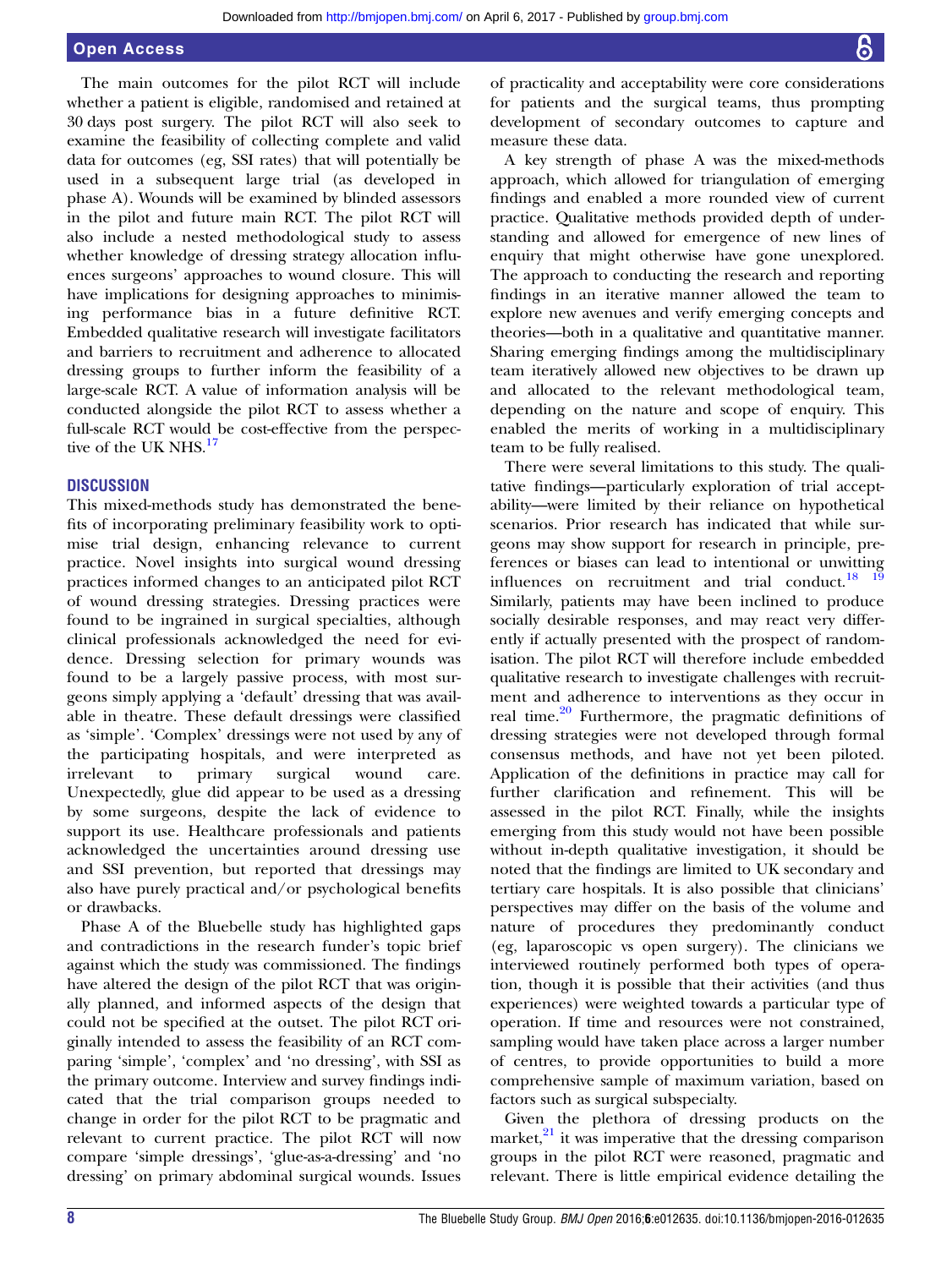commonality or breadth of dressing types used for surgical primary wounds, let alone the factors that influence choice of dressing. Published commentaries have alluded to dressing choice being driven by individual surgeon preference,<sup>22</sup> <sup>23</sup> and clinical guidelines stipulate a number of factors professionals should consider in 'dressing selection'.<sup>[23](#page-11-0)</sup> These sources suggest that dressing selection is reasoned, but a key finding from this study was the minimal 'decision-making' that often took place in dressing selection for primary wounds. While surgeon preference may not be as key an issue as anticipated, our findings raise the potential challenge of negotiating institutional barriers in the event that the proposed dressing types (eg, glue-as-a-dressing) are not available in RCT centres. The pilot RCT will provide an opportunity to identify solutions to these issues, should they be encountered.

Our findings have contributed original insights into the types of dressings currently used for surgical abdominal wounds, and the ways in which these are conceptualised by front-line professionals. The use of glue as a dressing was unexpected, though it is unclear if this product had been included in prior studies of dressing strategies, given the considerable variation in professionals' interpretations of what may constitute a 'dressing'. None of the previous RCTs of dressing strategies has provided a clear definition of the intervention groups compared, raising questions around involvement of products such as glue, and the consistency of how wounds were treated in the trial comparison groups. Development of pragmatic definitions of 'dressing' and 'no dressing' in this feasibility study will inform a clear protocol for evaluating dressing strategies in the forthcoming pilot.

The qualitative research in particular was central to this study, informing and instigating other avenues for investigation. There is growing awareness of the value of embedding qualitative research in RCTs, though most published research to date has focused on issues of acceptance, adherence and patient experience as the trial proceeds. $24$  There are comparatively few published accounts of qualitative research at the pre-trial stage, whether in the lead up to pilot or main RCTs. $^{24}$  $^{24}$  $^{24}$  The value of pre-trial qualitative research may be particularly heightened in studies that answer research funders' commissioned calls. As demonstrated by this study, the details of these calls cannot be taken for granted; investigators should consider scope for feasibility work that not only assesses whether a proposed RCT can be delivered, but considers the relevance of the research questions proposed. Further, the Bluebelle case study raises questions about the extent to which feasibility study protocols can be preplanned. New substudies in Bluebelle were initiated in response to emerging findings that could not have been anticipated. Permitting a degree of flexibility in feasibility study protocols may enhance their potential to fully address their aims and objectives, especially in studies with a strong exploratory focus.

This study highlights the value of conducting pre-trial research at the feasibility stage of RCTs, with respect to ensuring that the end product—the RCT—is maximally applicable, and answers the clinical and policy questions of greatest interest/priority. The feasibility research conducted in phase A has helped to optimise the design of an ambitious pilot RCT which challenges and questions an ingrained surgical practice. This was made possible by the qualitative methodology at the core of the study, which informed further questions and use of other research methodologies. The changes made to the pilot RCT will go some way to ensuring that a future RCT is relevant to front-line clinicians and patients. While there are still questions around feasibility, the pre-pilot work has addressed fundamental issues that may otherwise have prevented the study from informing the funder's decision about commissioning a large-scale RCT.

Acknowledgements The Bluebelle team are grateful to all of the patient and professional research participants who made this study possible. Particular thanks are extended to the research nurse team at the Bristol Royal Infirmary (University Hospitals Bristol) for their help in identifying research participants. The authors are also grateful to the following consultants for supporting the study: M Peacock (Cheltenham General Hospital, Cheltenham); S Aroori (Derriford Hospital, Plymouth); S Dwerryhouse (Gloucester Royal Infirmary, Gloucester); M Al-Akash (Great Western Hospital, Swindon); I Eyre-Brook (Musgrove Park Hospital, Taunton); A Pullyblank (North Bristol NHS Trust, Bristol); C Beaton (North Devon District Hospital, Barnstaple); A Gee (Royal Devon and Exeter Hospital, Exeter); S Richards (Royal United Hospital, Bath); S Mitchell (Torbay Hospital, Torbay); J M Blazeby (University Hospitals Bristol NHS Foundation Trust, Bristol); K Kandaswamy (Weston General Hospital, Weston-super-Mare); N Francis (Yeovil District Hospital, Yeovil); S Ramcharan (Warwick Hospital, Warwick); R Dawson (Royal Stoke Hospital, Stoke); F Curran (New Cross Hospital, Wolverhampton); H Youssef (Good Hope Hospital, Sutton Coldfield); T Pinkney (Queen Elizabeth Hospital, Birmingham); H Youssef (Heartlands Hospital, Birmingham); H Joy (Sandwell Hospital, Birmingham).

Collaborators \*The Bluebelle Study Group consists of the following subgroups: Bluebelle grant co-applicants: Lazaros Andronis (Health Economics Unit, School of Health and Population Sciences, University of Birmingham, Birmingham, UK), Jane Blazeby (School of Social and Community Medicine, University of Bristol, Bristol, UK; University Hospitals Bristol NHS Foundation Trust, Bristol, UK), Natalie Blencowe (School of Social and Community Medicine, University of Bristol, Bristol, UK; University Hospitals Bristol NHS Foundation Trust, Bristol, UK), Melanie Calvert (Institute of Applied Health Research, University of Birmingham, Birmingham, UK), Joanna Coast (School of Social and Community Medicine, University of Bristol, Bristol, UK), Tim Draycott (North Bristol NHS Trust, Bristol, UK), Jenny L Donovan (School of Social and Community Medicine, University of Bristol, Bristol, UK; NIHR Collaboration for Leadership in Applied Health Research and Care West at University Hospitals Bristol NHS Trust, Bristol, UK), Rachael Gooberman-Hill (Musculoskeletal Research Unit, School of Clinical Sciences, University of Bristol, UK), Robert Longman (University Hospitals Bristol NHS Foundation Trust, Bristol, UK), Laura Magill (Academic Department of Surgery, Queen Elizabeth Hospital, University of Birmingham, UK), Jonathan Mathers (School of Health and Population Sciences, University of Birmingham, Birmingham, UK), Tom Pinkney (Academic Department of Surgery, Queen Elizabeth Hospital, University of Birmingham, UK), Barney Reeves (Clinical Trials and Evaluation Unit, School of Clinical Sciences, University of Bristol, Bristol, UK), Chris A Rogers (Clinical Trials and Evaluation Unit, School of Clinical Sciences, University of Bristol, Bristol, UK), Andrew Torrance (School of Health and Population Sciences, University of Birmingham, Birmingham, UK), Trudie Young (Welsh Wound Innovation Centre, Rhodfa Marics, Ynysmaerdy, Pontyclun, Rhondda Cynon Taf, Wales, UK), Mark Woodward (University Hospitals Bristol NHS Foundation Trust,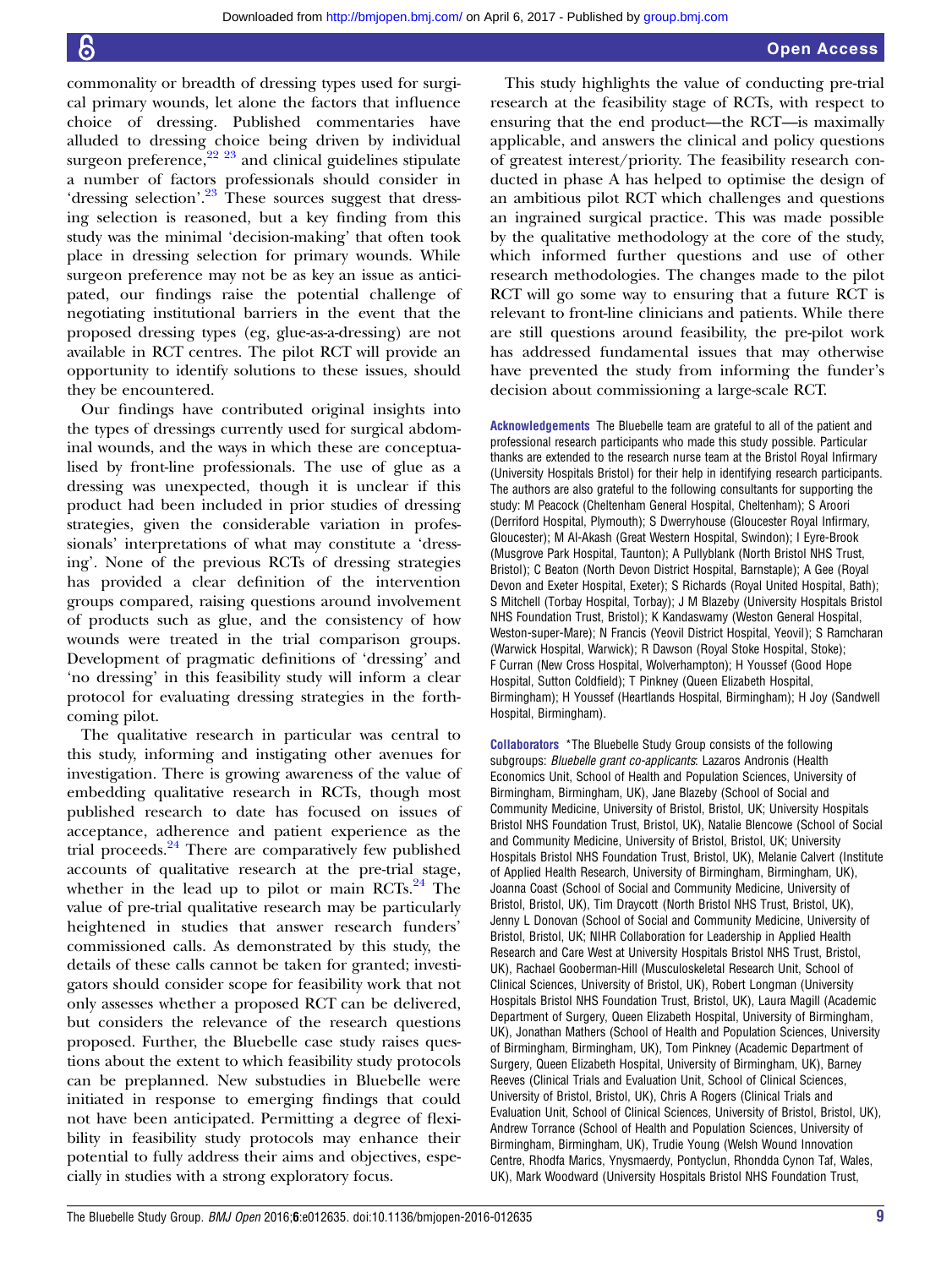Bristol, UK). Other members of the Bluebelle Study Group: Richard Bamford (University Hospitals Bristol NHS Foundation Trust, Bristol, UK), Gemma Clayton (Clinical Trials and Evaluation Unit, School of Clinical Sciences, University of Bristol, Bristol, UK), Jo Dumville (School of Nursing, Midwifery & Social Work, University of Manchester, Manchester, UK), Daisy Elliott (School of Social and Community Medicine, University of Bristol, Bristol, UK), Lucy Ellis (Clinical Trials and Evaluation Unit, School of Clinical Sciences, University of Bristol, Bristol, UK), Shelley Griffiths (University Hospitals Bristol NHS Foundation Trust, Bristol, UK), Katrina Hurley (North Bristol NHS Trust, Bristol, UK), Rhiannon Macefield (School of Social and Community Medicine, University of Bristol, Bristol, UK), Christel McMullan (School of Health and Population Sciences, University of Birmingham, Birmingham, UK), Barry Main (University Hospitals Bristol NHS Foundation Trust, Bristol, UK), Thomas Milne (School of Social and Community Medicine, University of Bristol, Bristol, UK), Helen van der Nelson (North Bristol NHS Trust, Bristol, UK), Alexandra Nicholson (School of Social and Community Medicine, University of Bristol, Bristol, UK), Leila Rooshenas (School of Social and Community Medicine, University of Bristol, Bristol, UK), Dimitrios Siassakos (North Bristol NHS Trust, Bristol, UK), Sean Strong (School of Social and Community Medicine, University of Bristol, Bristol, UK; University Hospitals Bristol NHS Foundation Trust, Bristol, UK), Helen Talbot (University Hospitals Bristol NHS Foundation Trust, Bristol, UK), Cathy Winter (North Bristol NHS Trust, Bristol, UK). Members of the West Midlands Research Collaborative (WMRC): G Atherton, H Tafazal, A Eriksson (Warwick Hospital, Warwick); T Chapman, Z Zafar (Royal Stoke Hospital, Stoke); J Chang, E Sharma (New Cross Hospital, Wolverhampton); N Green, U Shariff, T Neito, H Youssef (Good Hope Hospital, Sutton Coldfield); P Marriott (Queen Elizabeth Hospital, Birmingham); M Popplewell, N Ring, A Sharples (Heartlands Hospital, Birmingham); V Summerour, A Bhangu (Sandwell Hospital, West Bromwich). Members of the Severn and Peninsula Audit and Research Collaborative for Surgeons (SPARCS): E Upchurch (Cheltenham General Hospital, Cheltenham); T Hardy, J Monteiro de Barros, L Reza, C Ekere (Derriford Hospital, Plymouth); A Greenwood, S Strong, C Florance (Gloucester Royal Infirmary, Gloucester); P Orchard, E Court (Great Western Hospital, Swindon); C Ives, E Papworth, C Lee, S Buchan (Musgrove Park Hospital, Taunton); J Bennett, C Rowlands (North Bristol NHS Trust, Bristol); L Frank, K-A Ide (North Devon District Hospital, Barnstaple); E Noble, H Sellars, E Anderson (Royal Devon and Exeter Hospital, Exeter); R Fallaize, J Kynaston, E Hotton (Royal United Hospital, Bath); J Banks, N Thompson, T Hodkinson (Torbay Hospital, Torbay); N Blencowe, R Bamford, P Newman (University Hospitals Bristol NHS Foundation Trust, Bristol); J Cutting, Z Barber, C Grant (Weston General Hospital, Weston-super-Mare); J Mason, J Bailey (Yeovil District Hospital, Yeovil).

Contributors All members of the Bluebelle Study Group, Severn and Peninsula Audit and Research Collaborative for Surgeons (SPARCS) and the West Midlands Research Collaborative (WMRC) read and commented on the final version of the paper. Other roles are as follows: Leila Rooshenas (corresponding author) wrote the first draft of the manuscript and edited/ finalised the paper, contributed to all aspects of qualitative data collection and qualitative data analysis, supervised the qualitative interviews, and contributed to development of the Wound Experience Questionnaire and Wound Management Questionnaire; Lazaros Andronis was a co-applicant on the Bluebelle study grant (Health Economics); Richard Bamford recruited patients for the Phase A qualitative interviews; Jane Blazeby is chief investigator of the Bluebelle study grant (NIHR Bluebelle grant HTA - 12/200/04), led the whole study, supervised development of the Wound Experience Questionnaire and Wound Management Questionnaire, supervised development of the SSI measure, contributed to the systematic literature review of 'glue-as-a-dressing' (assessed papers), conducted document review of the BNF to classify dressings, and is guarantor of this paper; Natalie Blencowe was a co-applicant on the Bluebelle study grant, led the survey of wound dressing practice, contributed to the systematic literature review of 'glue-as-a-dressing' (assessed papers), development of the SSI measure and recruited patients for the qualitative interviews; Melanie Calvert was a co-applicant on the Bluebelle study grant (epidemiology expertise) and contributed to development of the SSI measure; Gemma Clayton analysed data from the survey of wound

dressing practice; Joanna Coast was a co-applicant on the Bluebelle study grant (health Economics lead); Jenny L Donovan was a co-applicant on the Bluebelle study grant (qualitative research co-lead) and co-designed and supervised the qualitative research; Tim Draycott was a co-applicant in the Bluebelle study grant (obstetric surgical expertise and leadership), was a principal investigator for a study site, and lead advisor for obstetric surgery. Jo Dumville was the lead for the updated systematic review on 'glue-as-adressing' and contributed to the systematic literature review of 'glue-as-adressing' (assessed papers); Daisy Elliott contributed to all aspects of qualitative data collection and qualitative data analysis and led development of the Wound Experience Questionnaire and Wound Management Questionnaire; Lucy Ellis was trial manager for part of the study; Rachel Gooberman-Hill was a co-applicant on the Bluebelle study grant ( patient and public involvement lead); Shelly Griffiths recruited patients for the qualitative interviews; Katrina Hurley recruited patients for the qualitative interviews; Robert Longman was a co-applicant on the Bluebelle study grant (surgical expertise and leadership), a principal investigator for a study site, and surgical advisor; Rhiannon Macefield was a co-applicant on the Bluebelle study grant, screened and assessed abstracts/papers for the systematic literature review of 'glue-as-adressing', contributed to development of the Wound Experience Questionnaire and Wound Management Questionnaire, and led the development of the SSI measure; Laura Magill was a co-applicant on the Bluebelle study grant and trial manager in Birmingham; Barry Main contributed to the literature review and development of the SSI measure; Jonathan Mathers was a co-applicant on the Bluebelle study grant (qualitative research co-lead), co-designed the qualitative case studies, and contributed to qualitative data collection; Christel McMullan contributed to all aspects of qualitative data collection and qualitative data analysis, and contributed to development of the Wound Experience Questionnaire and Wound Management Questionnaire; Thomas Milne screened and assessed abstracts/papers for the systematic literature review of 'glue-as-a-dressing' and development of the SSI measure; Tom Pinkney was a co-applicant on the Bluebelle study grant (surgical expertise and leadership), contributed to the overall study design and survey of wound dressing practice, was a principle investigator for a study site, and contributed to the development of the SSI measure; Barney Reeves was a co-applicant on the Bluebelle study grant (Methodological lead), made contributions to the overall study design, contributed to the systematic literature review of 'glueas-a-dressing' (assessed papers), and contributed to development of the SSI measure; Chris A Rogers was a co-applicant on the Bluebelle study grant (statistical lead); Dimitrios Siassakos was an advisor on obstetric wound care; Helen Talbot was the trial manager for part of the study duration; Andrew Torrance was a co-applicant on the Bluebelle study grant, recruited patients for the qualitative interviews, and contributed to development of the SSI measure; Helen van der Nelson recruited patients for the qualitative interviews and was an advisor on obstetric wound care; Cathy Winter recruited patients for the qualitative interviews; Trudie Young was a co-applicant on the Bluebelle study grant (wound nursing specialist) and advisor on wound care; Mark Woodward was a co-applicant on the Bluebelle study grant ( paediatric surgical expertise and leadership) and advisor on paediatric surgery. The following surgical trainees collected data for the survey of wound dressing practices from hospitals across the West Midlands (WMRC) and South West of England (SPARCS). WMRC: G. Atherton, H. Tafazal, A. Eriksson (Warwick Hospital, Warwick); T. Chapman, Z. Zafar (Royal Stoke Hospital, Stoke); J. Chang, E. Sharma (New Cross Hospital, Wolverhampton); N. Green, U. Shariff, T. Neito, H. Youssef (Good Hope Hospital, Sutton Coldfield); P. Marriott (Queen Elizabeth Hospital, Birmingham); M. Popplewell, N. Ring, A. Sharples (Heartlands Hospital, Birmingham); V. Summerour, A. Bhangu (Sandwell Hospital, West Bromwich). SPARCS: E. Upchurch (Cheltenham General Hospital, Cheltenham); T. Hardy, J. Monteiro de Barros, L. Reza, C. Ekere (Derriford Hospital, Plymouth); A. Greenwood, S. Strong, C. Florance (Gloucester Royal Infirmary, Gloucester); P. Orchard, E. Court (Great Western Hospital, Swindon); C. Ives, E. Papworth, C. Lee, S. Buchan (Musgrove Park Hospital, Taunton); J. Bennett, C. Rowlands (North Bristol NHS Trust, Bristol); L. Frank, K.-A. Ide (North Devon District Hospital, Barnstaple); E. Noble, H. Sellars, E. Anderson (Royal Devon and Exeter Hospital, Exeter); R. Fallaize, J. Kynaston, E. Hotton (Royal United Hospital, Bath); J. Banks, N. Thompson, T. Hodkinson (Torbay Hospital, Torbay); N. Blencowe, R. Bamford,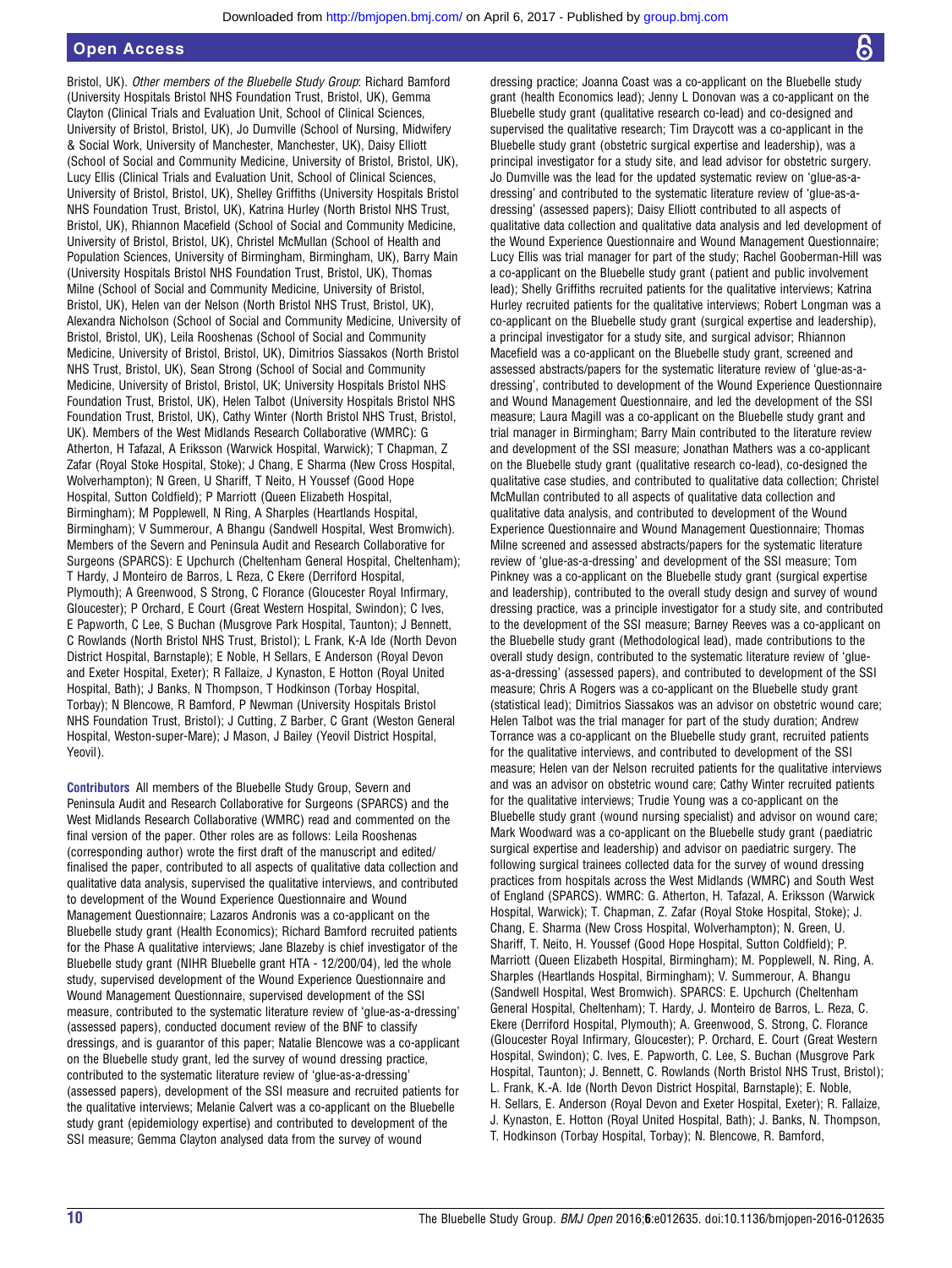- <span id="page-11-0"></span>P. Newman (University Hospitals Bristol NHS Foundation Trust, Bristol);
- J. Cutting, Z. Barber, C. Grant (Weston General Hospital, Weston-super-Mare);
- J. Mason, J. Bailey (Yeovil District Hospital, Yeovil).

Funding The Bluebelle study (Phase A) is funded by the National Institute for Health Research (NIHR) Health Technology Assessment (HTA) Programme (HTA—12/200/04). JLD and JMB are NIHR Senior Investigators. JLD is also supported by the NIHR Collaboration for Leadership in Applied Health Research and Care (CLAHRC) West at University Hospitals Bristol NHS Foundation Trust. The Bluebelle study was undertaken with the support of the MRC ConDuCT-II Hub (Collaboration and innovation for Difficult and Complex randomised controlled Trials In Invasive procedures—MR/K025643/1).

Disclaimer The views expressed are those of the authors and not necessarily those of the MRC, NHS, NIHR or the Department of Health.

Competing interests None declared.

Patient consent Obtained.

Ethics approval Ethical approval for this work was granted by the Camden and King's Cross Research Ethics Committee (14/LR/0640) on 10 April 2014.

Provenance and peer review Not commissioned; externally peer reviewed.

Data sharing statement No additional data are available.

**Open Access** This is an Open Access article distributed in accordance with the terms of the Creative Commons Attribution (CC BY 4.0) license, which permits others to distribute, remix, adapt and build upon this work, for commercial use, provided the original work is properly cited. See: [http://](http://creativecommons.org/licenses/by/4.0/) [creativecommons.org/licenses/by/4.0/](http://creativecommons.org/licenses/by/4.0/)

#### **REFERENCES**

- 1. Blazeby JM, Bluebelle Study Group. Do dressings prevent infection of closed primary wounds after surgery? **[BMJ](http://dx.doi.org/10.1136/bmj.i2270)** 2016;353: i2270.
- 2. Dumville J, Gray T, Walter C, et al. Dressings for the prevention of surgical site infection. [Cochrane Database Syst Rev](http://dx.doi.org/10.1002/14651858.CD003091.pub3) 2014;(9): CD003091.
- 3. Leaper D, van Goor H, Reilly J, et al. Surgical site infection—a European perspective of incidence and economic burden. [Int Wound](http://dx.doi.org/10.1111/j.1742-4801.2004.00067.x) [J](http://dx.doi.org/10.1111/j.1742-4801.2004.00067.x) 2004;1:247–73.
- 4. Smyth E, McIlvenny G, Enstone J, et al. Four Country Healthcare Associated Infection Prevalence Survey 2006: overview of the results. [J Hosp Infect](http://dx.doi.org/10.1016/j.jhin.2008.04.020) 2008;69:230–48.
- 5. Nice.org.uk. NICE clinical guideline. 2016 (accessed 22 Jan 2016). [http://www.nice.org.uk/guidance/cg74/resources/surgical-site](http://www.nice.org.uk/guidance/cg74/resources/surgical-site-infection-costing-statement2)[infection-costing-statement2](http://www.nice.org.uk/guidance/cg74/resources/surgical-site-infection-costing-statement2)
- 6. National Institute for Health Research. Pilot and feasibility studies. 2016 (accessed 20 Jul 2016). [http://www.nihr.ac.uk/CCF/RfPB/](http://www.nihr.ac.uk/CCF/RfPB/FAQs/Feasibility_and_pilot_studies.pdf) [FAQs/Feasibility\\_and\\_pilot\\_studies.pdf](http://www.nihr.ac.uk/CCF/RfPB/FAQs/Feasibility_and_pilot_studies.pdf)
- 7. Ergina P, Cook J, Blazeby J, et al. Challenges in evaluating surgical innovation. *[Lancet](http://dx.doi.org/10.1016/S0140-6736(09)61086-2)* 2009;374:1097-104.
- 8. Severn and Peninsula Audit and Research Collaborative for Surgeons (SPARCS) and West Midlands Research Collaborative

(WRMC) on behalf of the Bluebelle Study Group. Feasibility work to inform the design of a randomized controlled trial of wound dressings in elective and unplanned abdominal surgery. [Br J Surg](http://dx.doi.org/10.1002/bjs.10274) 2016. In press.

- 9. Dumville JC, Gray TA, Walter CJ, et al. Dressings for the prevention of surgical site infection. Cochrane Database of Systematic Reviews (update in press).
- 10. A5 Wound management products and elasticated garments: British National Formulary. 2016 (accessed Jan 2016). [https://www.](https://www.evidence.nhs.uk/formulary/bnf/current/a5-wound-management-products-and-elasticated-garments) [evidence.nhs.uk/formulary/bnf/current/a5-wound-management](https://www.evidence.nhs.uk/formulary/bnf/current/a5-wound-management-products-and-elasticated-garments)[products-and-elasticated-garments](https://www.evidence.nhs.uk/formulary/bnf/current/a5-wound-management-products-and-elasticated-garments)
- 11. Glaser B, Strauss A. The discovery of grounded theory. Chicago: Aldine Pub. Co, 1967.
- 12. Romero P, Frongia G, Wingerter S, et al. Prospective, randomized, controlled trial comparing a tissue adhesive (Dermabond™) with adhesive strips (Steri-Strips™) for the closure of laparoscopic trocar wounds in children. [Eur J Pediatr](http://dx.doi.org/10.1055/s-0030-1270458) [Surg Rep](http://dx.doi.org/10.1055/s-0030-1270458) 2011;21:159–62.
- 13. Parvizi D, Friedl H, Schintler M, et al. Use of 2-octyl cyanoacrylate together with a self-adhering mesh (Dermabond™ Prineo™) for skin closure following abdominoplasty: an open, prospective, controlled, randomized, clinical study. [Aesth Plast](http://dx.doi.org/10.1007/s00266-013-0123-3) [Surg](http://dx.doi.org/10.1007/s00266-013-0123-3) 2013;37:529-37.
- 14. Blazeby J, Rooshenas L, Macefield R, et al. Methods for selecting health concepts and domains from in-depth qualitative interviews for the development of patient reported outcome measures (PROMS): a case study. [Trials](http://dx.doi.org/10.1186/1745-6215-16-S2-O5) 2015;16(Suppl 2):O5.
- 15. Macefield R. Abstracts published at Infection Prevention 2015, Liverpool. J Infect Prev 2015;16:S3–52.
- 16. Macefield R, Nicholson A, Milne T, et al. Development of a single, practical measure of surgical site infection (SSI) for patient self-report and observer completion: a novel method of questionnaire design. [Trials](http://dx.doi.org/10.1186/1745-6215-16-S2-O6) 2015;16(Suppl 2):O6.
- 17. Welton N. Evidence synthesis for decision making in healthcare. Chichester, West Sussex: Wiley, 2012.
- 18. Donovan J. Quality improvement report: improving design and conduct of randomised trials by embedding them in qualitative research: ProtecT (prostate testing for cancer and treatment) study. BMJ 2002;325:766–70.
- 19. Rooshenas L, Townsend D, Wade J, et al. Equipoise in action: a qualitative investigation across six pragmatic randomised controlled trials (RCTs). [Trials](http://dx.doi.org/10.1186/1745-6215-16-S2-P115) 2015;16(Suppl 2):P115.
- 20. Donovan JL, Rooshenas L, Jepson M, et al. Optimising recruitment and informed consent in randomized controlled trials: the development and implementation of the Quintet recruitment intervention (QRI). [Trials](http://dx.doi.org/10.1186/s13063-016-1391-4) 2016;17:283.
- 21. Gillespie B, Chaboyer W, Nieuwenhoven P, et al. Drivers and barriers of surgical wound management in a large health care organisation: results of an environmental scan [Internet]. Hdl.handle. net. 2012 (accessed Jan 2016).<http://hdl.handle.net/10072/47768>
- 22. Abdelrahman T, Newton H. Wound dressings: principles and practice. [Surgery \(Oxford\)](http://dx.doi.org/10.1016/j.mpsur.2011.06.007) 2011;29:491-5.
- 23. The National Collaborating Centre for Women's and Children's Health. Wound dressings for surgical site infection prevention. The Royal College of Obstetricians and Gynaecologists Press, 2008 (accessed Feb 2016). [http://www.ncbi.nlm.nih.gov/books/](http://www.ncbi.nlm.nih.gov/books/NBK53732/) [NBK53732/](http://www.ncbi.nlm.nih.gov/books/NBK53732/)
- 24. O'Cathain A, Thomas K, Drabble S, et al. What can qualitative research do for randomised controlled trials? A systematic mapping review. **[BMJ Open](http://dx.doi.org/10.1136/bmjopen-2013-002889) 2013;3:e002889.**